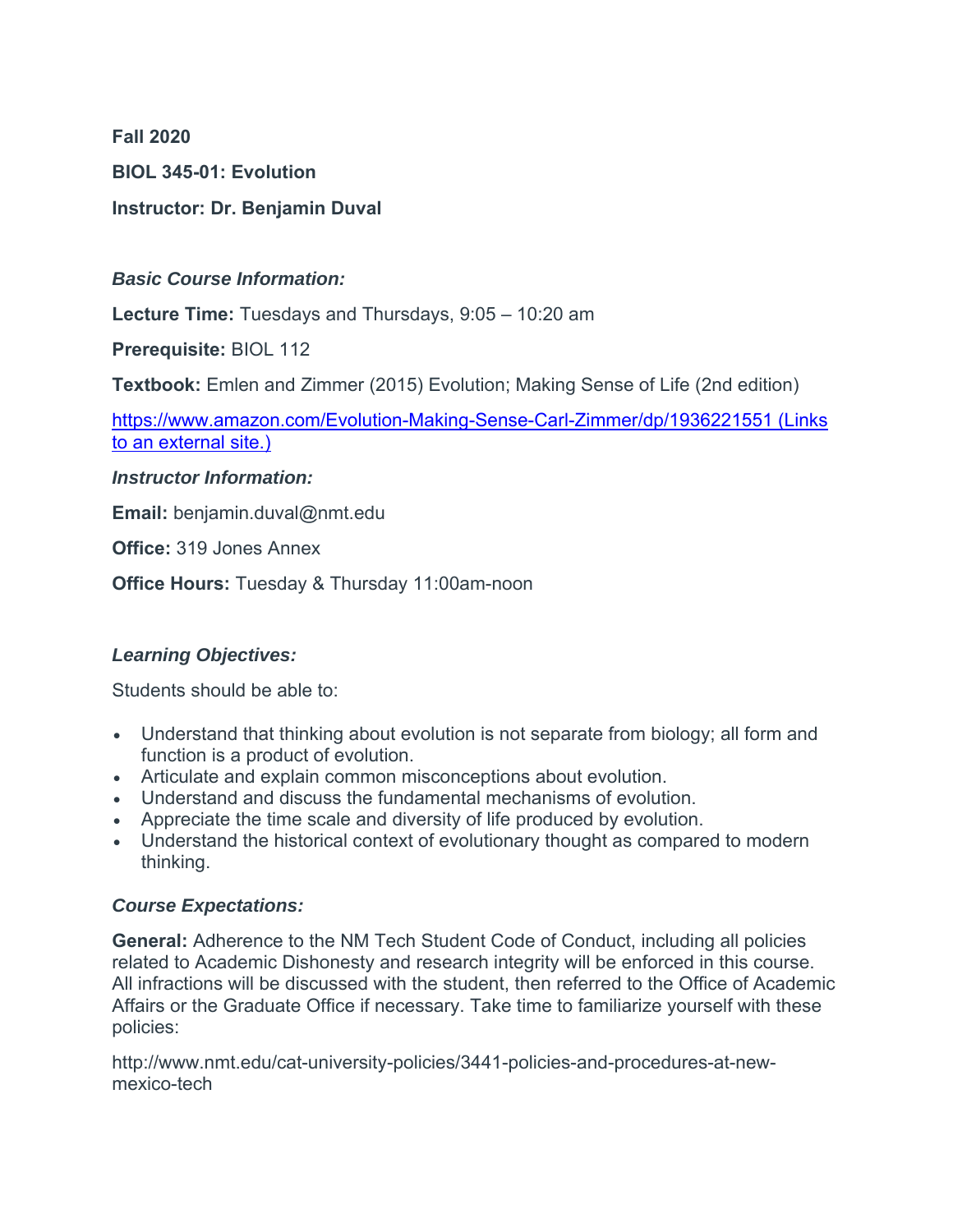**Learning environment:** Learning depends on engagement, and engagement depends on both the relationship between students and instructors and the general learning environment. I will do my part to come to class prepared with interesting material and a science-based lecture style that includes active learning techniques. I expect you to come to class prepared by completing the assigned reading and willing to participate in your own learning. Furthermore, I expect you to cultivate a positive and welcoming learning environment for you and your fellow students. Discriminatory acts or behaviors that negatively affect our learning environment for others will not be tolerated.

**Accommodations for Disabilities**: Pursuant to the Americans with Disabilities Act, I am happy to accommodate people with disabilities (learning, physical, etc), people with chronic illnesses, and people with other conditions or circumstances that will potentially interfere with course work. It is your responsibility to let me know in the first week of the course (including providing me with a letter from Counseling and Disability Office if you require extra time or other special circumstances on quizzes or exams), or as soon as you are aware of problems, so that we can plan appropriate accommodations together.

**Electronic Devices** (phones, computers, etc): Please refrain from using electronic devices during class. Switch cell phones to silent/vibrate.

**Group Work**: I encourage group work on all assignments, except those explicitly stated to be *individual evaluations*. You are free to assume that an assignment is meant to be worked on together unless otherwise directed. If you work in groups on an assignment, simply list the members of your group on the top of the assignment.

**Attendance/Absence:** Attendance is **mandatory even though we are online**. There will be no make-up exams, quizzes, except under extraordinary circumstances for which documentation exists.

#### *Grading Scheme:*

**Exams (60%):** There will be 3 exams (20% of your final grade for each), and you will have one week's notice of take-home exams.

**Participation (20%):** Part of the grade will be attendance to Zoom class meetings, part of the grade will rely on your personal involvement in the class such as working on group assignments, asking questions in class, and interacting with me in person or via phone calls or Zoom.

#### **Written Activities (20%):**

- Homework will consist of a variety of study questions that will be assigned for work outside of class. Homework assignments should be turned in on time for credit. Late assignments will not be accepted. You can work on homework individually or in groups.
- 200-word essays will be required for any assigned literature reading, and due in class the day of the paper discussion

# **Class Schedule (***Tentative***):**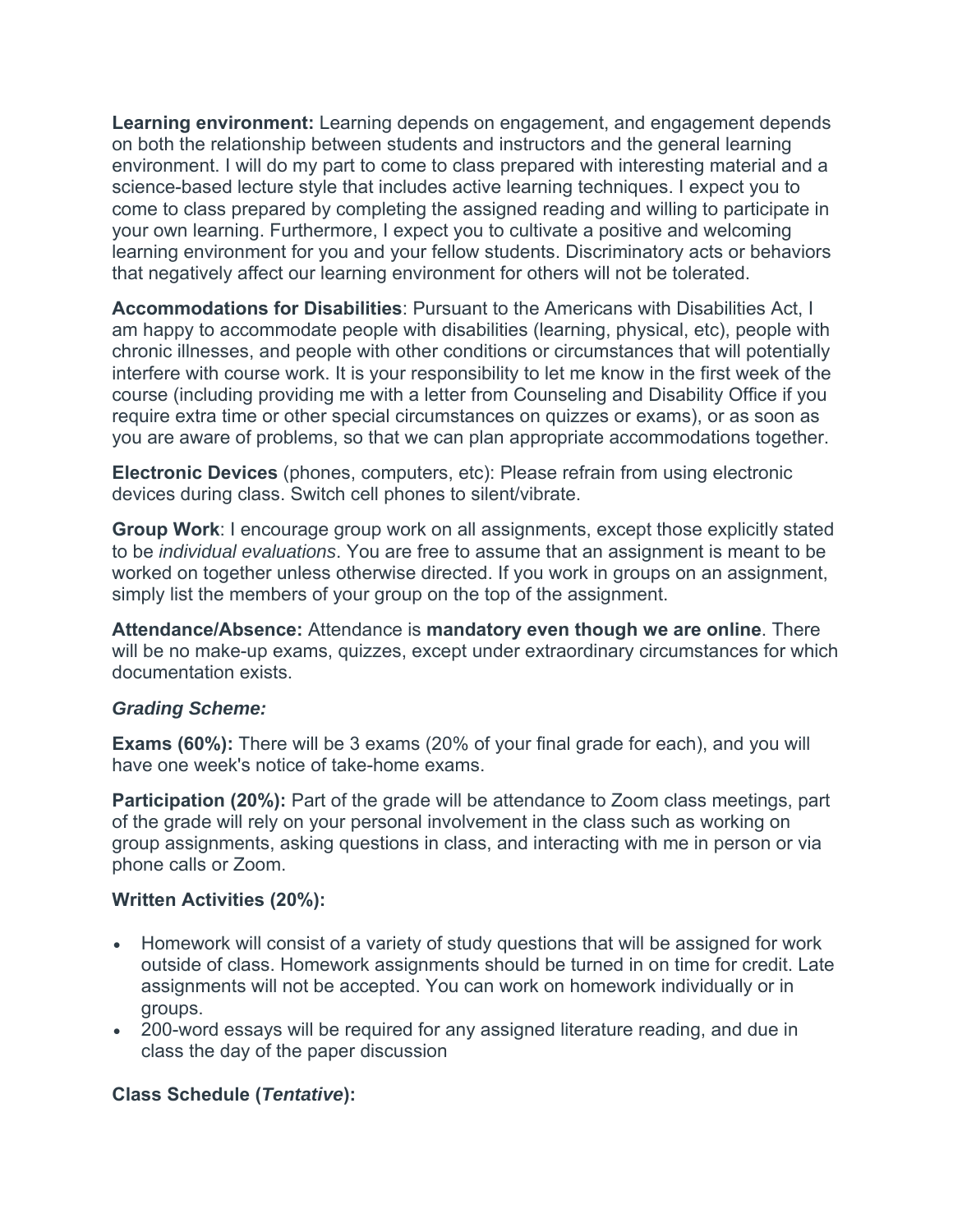### Date Lecture Topic

- 18-Aug Course Introduction & What is Evolution?
- 20-Aug Early Earth, Geology & Importance of Time I
- 25-Aug Early Earth, Geology & Importance of Time II
- 27-Aug Paper Discussion (Woese 1998)
- 1-Sept Phylogeny & Classification, History of Scientific Insight
- 3-Sept EXAM I
- 8-Sept Background Genetics
- 10-Sept Variability & Heredity
- 15-Sept Variability & Heredity Overflow
- 17-Sept Population Genetics & Drift
- 22-Sept Populations and Selection
- 24-Sept Evolution of Phenotypes
- 29-Sept Natural Selection
- 1-Oct Natural Selection & Fitness Landscapes
- 6-Oct Overflow & Spandrels Discussion
- 8-Oct EXAM II
- 13-Oct Adaptation, Genes to Traits II